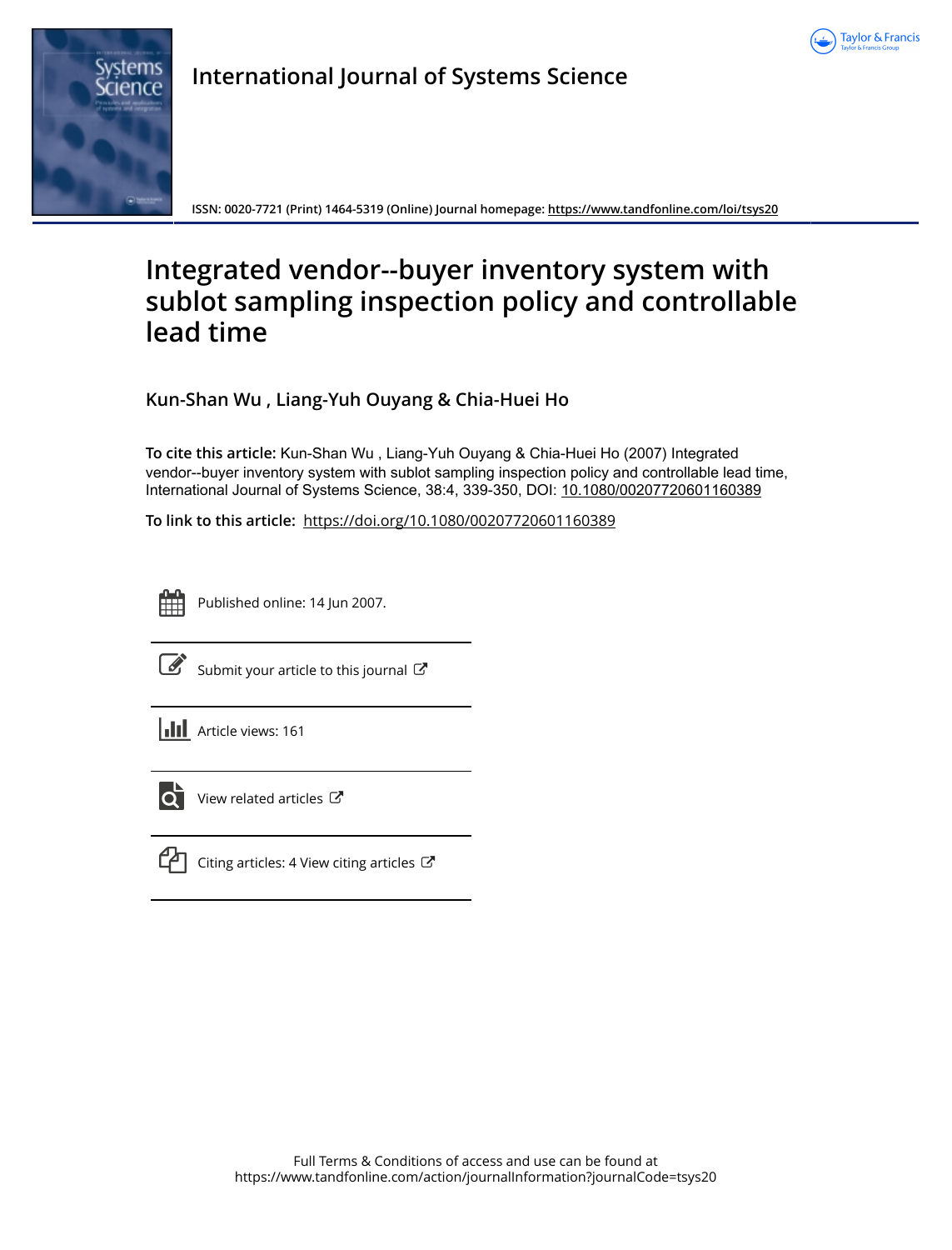## Integrated vendor–buyer inventory system with sublot sampling inspection policy and controllable lead time

KUN-SHAN WU\*†, LIANG-YUH OUYANG‡ and CHIA-HUEI HO§

yDepartment of Business Administration, Tamkang University, Tamsui, Taipei 251, Taiwan zDepartment of Management Sciences and Decision Making, Tamkang University, Tamsui, Taipei 251, Taiwan xDepartment of Computer Science and Information Engineering, Ming Chuan University, Gwei Shan, Taoyuan 333, Taiwan

(Received 21 August 2006; in final form 28 November 2006)

This article investigates the impact of inspection policy and lead time reduction on an integrated vendor–buyer inventory system. We assume that an arriving order contains some defective items. The buyer adopts a sublot sampled inspection policy to inspect selected items. The number of defective items in the sublot sampling is a random variable. The buyer's lead time is assumed reducible by adding crash cost. Two integrated inventory models with backorders and lost sales are derived. We first assume that the lead time demand follows a normal distribution, and then relax the assumption about the lead time demand distribution function and apply the minimax distribution-free procedure to solve the problem. Consequently, the order quantity, reorder point, lead time and the number of shipments per lot from the vendor to the buyer are decision variables. Iterative procedures are developed to obtain the optimal strategy.

Keywords: Integrated inventory model; Defective items; Sub-lot sampling; Lead time reduction; Minimax distribution-free procedure

## 1. Introduction

A vendor–buyer channel coordinates to achieve better joint profit by optimizing the integrated inventory policy. This vendor–buyer coordination policy has received significant attention among researchers over the past two decades. Goyal (1976) first developed an integrated inventory model for a single supplier–single customer problem. More interesting and relevant papers related to integrated inventory models have been asserted such as Banerjee (1986), Goyal (1988), Ha and Kim (1997), Hill (1999), Goyal and Nebebe (2000) and Kelle et al. (2003). These researches focused on the production shipment schedule in terms of the number and batch sizes transferred between both parties under perfect quality.

As a result of imperfect vendor production, careless handling and/or damage in transit, an arriving order lot often contains some defective items. These defective items will influence the on-hand inventory level, service level and the frequency of orders in the inventory system. Therefore, to adjust the assumption of imperfect quality, many researchers proposed inventory models involving defective items. Porteus (1986) and Rosenblatt and Lee (1986) were the first two who introduced the concept and developed inventory models to discuss the relationship between an imperfect production process and an optimal lot size. Some similar problems related to quality and lot size have been discussed by several authors such as Schwaller (1988), Paknjad et al. (1995), Ouyang et al. (1999b), Salameh and Jaber (2000), Wu and Ouyang (2000, 2001), Chang (2003), Balkhi (2004), Hou and Lin (2004) and Papachristos and Konstantaras (2006). The above models tackled defective items \*Corresponding author. Email: kunshan@mail.tku.edu.tw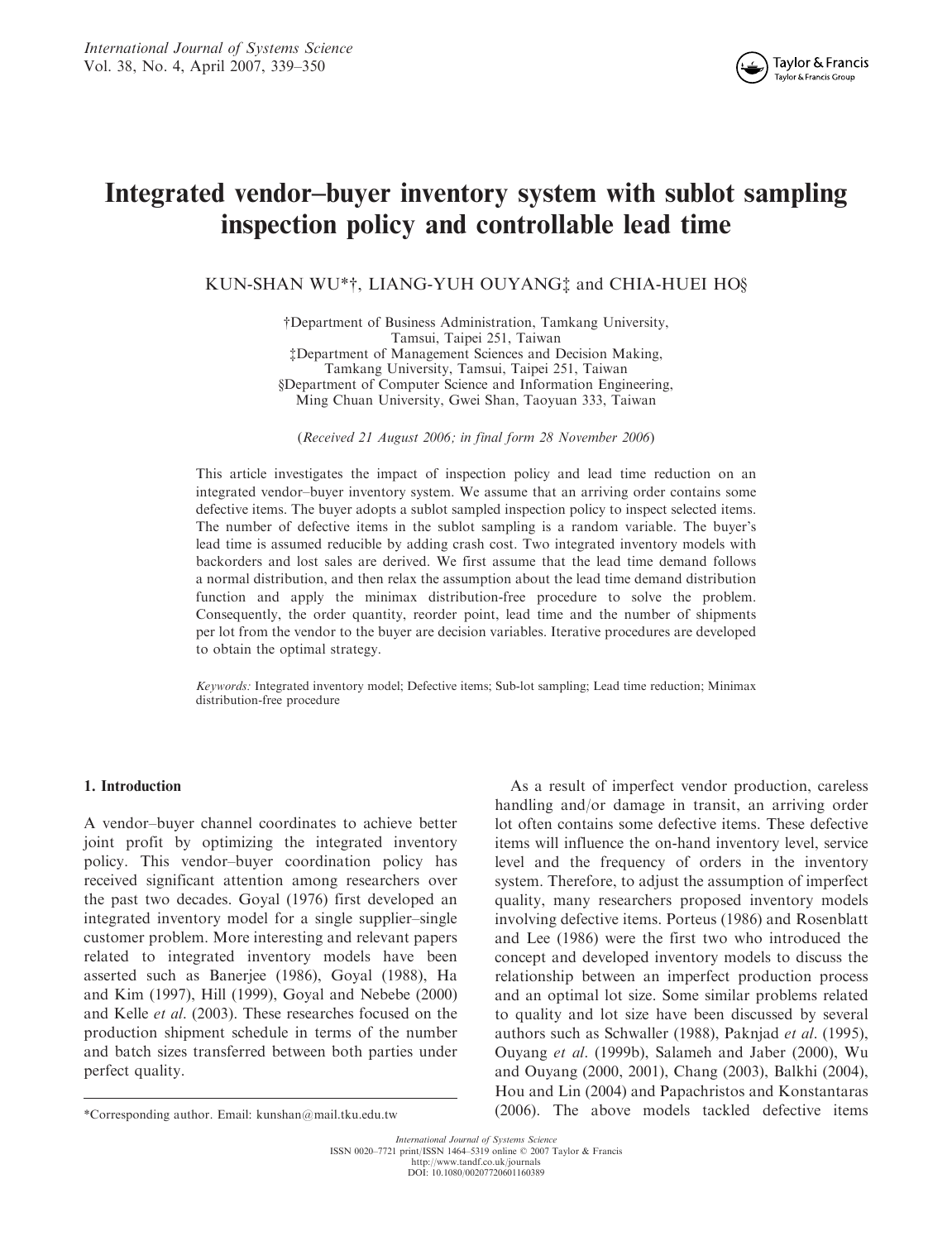focusing on lot sizing under an EOQ/EPQ model. In a recent paper, Huang (2002) developed an integrated vendor–buyer cooperative inventory model for items with imperfect quality and assumed that the number of defective items followed a given probability density function. However, both shortages and lead time reduction were not considered in Huang's (2002) model. Later, Khouja (2003) used the assumptions of Porteus (1986) and Rosenblatt and Lee (1986) to formulate producer–retailer supply chain models in which the proportion of defective products increases with increased production lot sizes. Still, lead time reduction was not considered in Khouja's (2003) model.

Recently, inventory models that considered lead time as a decision variable have been developed. Lead time usually consists of the following components: setup time, process time, wait time, move time and queue time (Tersine 1994). In many practical situations, lead time can be reduced by adding an additional crash cost. In other words, lead time is controllable. By shortening the lead time, we can lower the safety stock level, reduce the stock-out loss and improve the customer service level to gain competitive advantages. Liao and Shyu (1991) first presented a probability inventory model in which lead time was a unique decision variable. Later, Ben-Daya and Raouf (1994) extended Liao and Shyu's (1991) model by considering both lead time and ordering quantity as decision variables where shortages are not allowed. Ouyang et al. (1996) generalized Ben-Daya and Raouf 's (1994) model by allowing shortages. Some similar problems related to lead time reduction have been discussed by Ouyang and Chuang (2000), Pan and Hsiao (2001), Ouyang and Chang (2002), Pan et al. (2004) and Yang et al. (2005). The above inventory models focused on determining the optimal policy in controllable lead time for the buyer only. Pan and Yang (2002) proposed an integrated inventory model with controllable lead time. However, both shortages and imperfect quality were not taken into account, and the reorder point of the buyer is given in their model.

Motivated by the need for the optimal policies that coordinate the operations of both partners (vendor and buyer), we present in this article an analysis of the vendor–buyer integrated inventory model with imperfect quality. We assumed that the vendor delivers the order quantity to the buyer in several equal-sized shipments and each lot contains some defective items. When the arrival quantity is large or the inspection process is time consuming, the buyer adopts a sublot sampling inspection policy to inspect the selected items. The inspection process is assumed to be nondestructive and error-free. The defective items found are discarded. We also assumed that uninspected defective items are not replaceable, but will cause a treatment procedure. Therefore, our models adopt an extra cost for the inspection of each lot and a treatment cost for uninspected defective items. The inventory is continuously reviewed and whenever the inventory level falls to the reorder point a successive delivery is scheduled to arrive. Consequently, we consider integrated inventory models with a mixture of backorders and lost sales in which the order quantity, reorder point, lead time and number of shipments from the vendor to the buyer are decision variables. We first assumed that the lead time demand follows a normal distribution. Next, we relaxed this assumption and merely assumed that the first and second moments of the lead time demand probability distribution are known and finite. The second model is solved using the minimax distribution-free approach which is to find the most unfavorable distribution for each decision variable and then minimizing over the decision variables. The minimax distribution-free approach was the original work by Scarf (1958) and later expanded by many authors such as Gallego and Moon (1993), Ouyang and Wu (1998), Moon and Silver (2000) and Silver and Moon (2001). Finally, sensitivity analysis and numerical examples are provided to illustrate the results.

## 2. Notations and assumptions

To develop the proposed models, we adopt the following notations and assumptions:

## Notations:

- D Expected demand per unit time on the buyer.
- P Production rate of the vendor.
- $A_b$  Buyer's ordering cost per order.
- $A<sub>v</sub>$  Vendor's set-up cost per set-up.
- $F$  Transportation cost per delivery.
- $h<sub>v</sub>$  Vendor's holding cost per item per unit time.
- $h_b$  Buyer's non-defective (including uninspected defective items) holding cost per item per unit time.
- $\pi$  Buyer's shortage cost per unit short.
- $\pi_0$  Buyer's profit per unit.
- y Buyer's unit inspection cost.
- w Buyer's unit treatment cost for uninspected defective items.
- $\beta$  Fraction of the demand during the stock-out period will be backordered,  $\beta \in [0, 1]$ .
- $\rho$  Defective rate in an order lot (independent of lot size) which is a random variable and has a probability density function  $(p.d.f.)$   $g(\rho)$ ,  $0 \leq \rho \leq 1$ , with finite mean  $M\rho$ .
- Q Order quantity of the buyer (decision variable).
- $\delta$  Buyer's proportion of quantity inspected per shipment,  $0 < \delta < 1$ .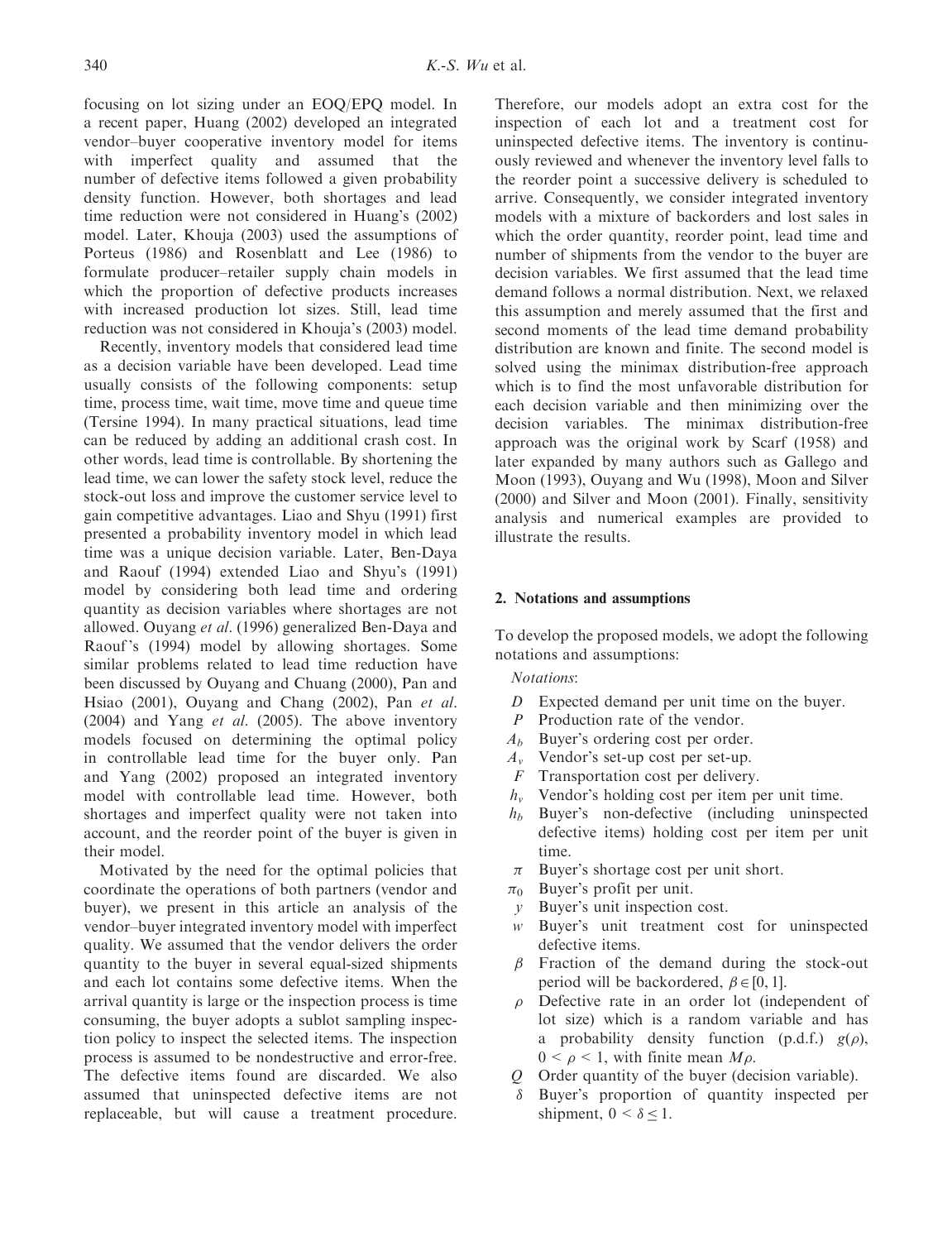- $m$  The number of shipments delivered from the vendor to the buyer in one production cycle, a positive integer (decision variable).
- Z Number of defective items among the inspected  $\delta Q/m$  units, a random variable.
- $r$  Reorder point of the buyer (decision variable).
- L Length of lead time for the buyer (decision variable).
- X The lead time demand which has a p.d.f.  $f(x)$ The lead time demand which has a p.d.i.  $f(x)$ <br>with finite mean DL and standard deviation  $\sigma\sqrt{L}$ , where  $\sigma$  denotes the standard deviation of the demand per unit time.
- $E(\cdot)$  Mathematical expectation.
- $x^+$  Maximum value of x and 0, i.e.  $x^+ = \max\{x, 0\}$ .

## Assumptions:

- (1) There is a single-vendor and single-buyer for a single product in this model.
- (2) The vendor's production rate of expected nondefective items is finite and greater than the buyer's demand rate, i.e.,  $(1 - M_{\rho})P > D$ .
- (3) The reorder point  $r =$  the expected demand during lead time + safety stock  $(SS)$ , and  $SS = k \times (standard deviation of lead time$ demand), that is,

$$
r = DL + k\sigma\sqrt{L},\tag{1}
$$

where  $k$  is a safety factor.

- (4) The buyer orders a lot of size Q. The vendor produces quantity  $Q$  at one setup and delivers in quantity  $O/m$  in each shipment. That is, the buyer will receive the order quantity in  $m$  equal-size shipments.
- (5) The inventory is continuously reviewed. The successive deliveries are arranged to arrive when the buyer's on hand inventory reaches the reorder point r.
- (6) An arrival lot may contain some defective items and the proportion defective as in  $\rho$ . Upon arrival,  $\delta O/m$  units will be inspected and Z defective units will be discovered and discarded. After the inspection process the remaining  $(Q/m) - Z$  items enter the inventory to meet the demand, which will contain  $(pQ/m) - Z$  uninspected defective items. The uninspected defective items are not replaceable but will cause a treatment cost.
- (7) Inspection is non-destructive and error-free. Because the sublot sampled inspection process is considered a speedy action, the length of the inspection period is neglected.
- (8) The lead time  $L$  has  $n$  mutually independent components. The i-th component has minimum

duration  $a_i$ , normal duration  $b_i$ , and a crash cost per unit time  $c_i$ . For further convenience, we rearrange  $c_i$  such that  $c_1 \leq c_2 \leq \cdots \leq c_n$ .

- (9) The lead time components are crashed one at a time starting with component 1 (because it has the minimum unit crash cost), and then component 2, and so on.
- (10) The extra costs incurred by the vendor will be fully transferred to the buyer if shortened lead time is requested.

## 3. Basic model

In this section we establish an integrated inventory model in which an arrival lot contains some defective items. The defective rate,  $\rho$ , is a random variable. In our model, shortages are allowed and a mixture of backorders and lost sales is considered. The lead time is reducible by adding a crash cost. The buyer orders Q units and the vendor delivers the order quantity to the buyer over equal sized shipments. From each arriving shipment,  $\delta Q/m$  items will be immediately inspected. On average  $E(Z)$  defective items will be discovered and discarded. The remaining  $(Q/m) - E(Z)$  units will be entered into the inventory to meet customer demand. In general, if  $\rho$  is the defect rate in a lot, then  $E(pQ/m) - E(Z)$  uninspected defective items will be entered into the buyer's inventory system.

#### 3.1 The buyer's expected total cost per unit time

Because the inventory system is continuously reviewed by the buyer, successive shipments will arrive when the inventory level drops to the reorder point  $r$ . As mentioned earlier, we assumed that shortages are allowed and the lead time demand  $X$  has a finite mean allowed and the lead time demand X has a finite mean  $DL$  and standard deviation  $\sigma\sqrt{L}$ . The reorder point is  $DL$  and standard deviation  $\sigma\sqrt{L}$ . The reorder point is  $r = DL + k\sigma\sqrt{L}$ , where k is the safety factor. The expected shortage at the end of a shipping cycle is given by  $E(X - r)^+$ . Thus, the expected number of backorders and lost sales per shipping cycle are  $\beta E(X - r)^+$  and  $(1 - \beta)E(X - r)^+$ , respectively. For each shipping cycle, the fixed shortage cost is  $\pi E(X - r)^+$  and the lost sales is  $\pi_0(1 - \beta)E(X - r)^+$ . Hence, the stock-out cost per shipping cycle is  $[\pi + \pi_0(1 - \beta)]E(X - r)^+$ .

Using the same approach in Montgomery et al. (1973), the expected net inventory level just before receipt of a shipment is  $r - DL + (1 - \beta)E(X - r)^{+}$  and the expected inventory level at the beginning of a shipping cycle, given that there are  $(Q/m) - E(Z)$ items entering into buyer's inventory system, is  $(Q/m) - E(Z) + r - DL + (1 - \beta)E(X - r)^{\dagger}$ . Therefore, the average inventory level over the shipping cycle can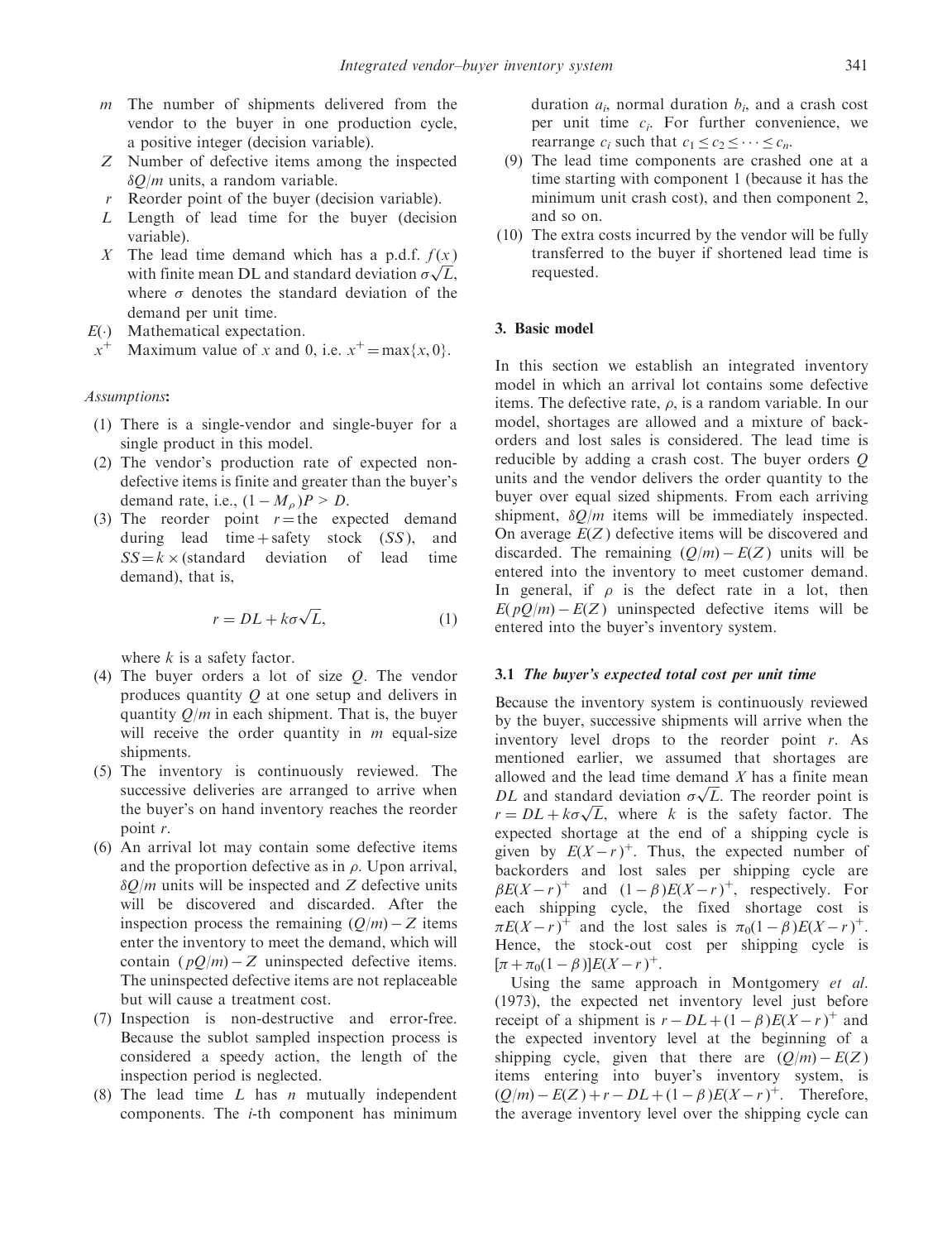be approximated by  $(1/2)[(Q/m) - E(Z)] + r - DL +$  $(1 - \beta)E(X - r)^{+}$ . Since the expected shipping cycle length is  $[(Q/m) - E(Z)]/D$ , the holding cost per shipping cycle is  $h_b[(1/2)(Q/m) - E(Z)) + r - DL +$  $(1 - \beta)E(X - r)^{+} \times [(Q/m) - E(Z)]/D.$ 

Let  $L_i$  be the length of lead time with components  $1, 2, \ldots, i$  crashed to their minimum duration, then  $L_i$ can be expressed as  $L_i = \sum_{j=1}^{n} b_j - \sum_{j=1}^{i} (b_j - a_j)$ ,  $i = 1, 2, \ldots, n$ . Furthermore, for convenience, we let  $L_0 = \sum_{j=1}^n b_j$ . Thus, for  $L \in [L_i, L_{i-1}]$ , the lead time crash cost per shipping cycle  $R(L)$  is given by

$$
R(L) = c_i(L_{i-1} - L) + \sum_{j=1}^{i-1} c_j(b_j - a_j).
$$
 (2)

Therefore, the expected total cost per shipping cycle given that there are  $(Q/m) - E(Z)$  units entering into inventory is the sum of the ordering cost, transportation cost, stock-out cost, inspecting cost, uninspected defective treatment cost, holding cost, and lead time crash cost. The buyer's expected total cost per shipping cycle can be expressed as:

$$
C_b = \frac{A_b}{m} + F + [\pi + \pi_0 (1 - \beta)] E(X - r)^+
$$
  
+  $y \frac{\delta Q}{m} + w \left[ E \left( \frac{\rho Q}{m} \right) - E(Z) \right]$   
+  $h_b \left[ \frac{1}{2} \left( \frac{Q}{m} - E(Z) \right) + r - DL + (1 - \beta) E(X - r)^+ \right]$   
 $\times \frac{(Q/m) - E(Z)}{D} + R(L).$  (3)

Hence, the expected total cost per unit time is

$$
ETC_b(Q, r, L, m)
$$
  
=  $C_b \cdot \frac{D}{(Q/m) - E(Z)}$   
=  $\frac{D}{(Q/m) - E(Z)} \left\{ \frac{A_b}{m} + F + [\pi + \pi_0 (1 - \beta)] E(X - r)^+ + y \frac{\delta Q}{m} + R(L) \right\} + \frac{Dw[E(\rho Q/m) - E(Z)]}{(Q/m) - E(Z)}$   
+  $h_b \left[ \frac{1}{2} \left( \frac{Q}{m} - E(Z) \right) + r - DL + (1 - \beta) E(X - r)^+ \right].$  (4)

For a given defective rate  $\rho$  in the entire lot, the number of defective units in the sublot sampled is a random variable, Z, which has a hypergeometric distribution with parameters  $Q$ ,  $\delta$  and  $\rho$ . That is, for given  $\rho$ , Z has a hypergeometric probability mass function (p.m.f.):

$$
Pr(Z = z | \rho) = \frac{C_2^{\rho Q/m} C_{(\delta Q/m) - z}^{(Q/m) - (\rho Q/m)}}{C_{\delta Q/m}^{Q/m}}
$$
(5)

where  $0 \le z \le \min{\{\delta Q/m, \rho Q/m\}}$ .

In this case,

$$
E(Z|\rho) = \rho(\delta Q/m). \tag{6}
$$

Hence, the expected number of defective units is

$$
E(Z) = \int_0^1 E(Z|\rho)g(\rho)d\rho = \frac{\delta M_\rho Q}{m},\tag{7}
$$

where  $M_{\rho} = E(\rho)$ . Substituting equation (7) into equation (4), we get

$$
ETC_b(Q, r, L, m) = \frac{D}{(Q/m)(1 - \delta M_\rho)}
$$
  
 
$$
\times \left\{ \frac{A_b}{m} + F + \bar{\pi}E(X - r)^+ + R(L) \right\}
$$
  
 
$$
+ \frac{D\gamma\delta}{1 - \delta M_\rho} + \frac{Dw(1 - \delta)M_\rho}{1 - \delta M_\rho}
$$
  
 
$$
+ h_b[r - DL + (1 - \beta)E(X - r)^+]
$$
  
 
$$
+ \frac{h_bQ}{2m}(1 - \delta M_\rho), \qquad (8)
$$

where  $\bar{\pi} = \pi + \pi_0(1 - \beta)$ .

#### 3.2 The vendor's expected total cost per unit time

When the first  $Q/m$  units have been produced, the vendor delivers them to the buyer. After that the vendor makes the deliveries on average every  $[Q/m - E(Z)]/D$ units of time until the inventory level falls to zero (figure 1). Consequently, the expected total inventory per production cycle for the vendor is

$$
\left[Q\left(\frac{Q}{mP} + (m-1)\frac{Q/m - E(Z)}{D}\right) - \frac{Q^2}{2P}\right] - \left\{\frac{Q[Q/m - E(Z)]}{mD}[1 + 2 + \dots + (m-1)]\right\}
$$

$$
= \frac{Q^2}{mP} + \frac{(m-1)Q[Q - mE(Z)]}{2mD} - \frac{Q^2}{2P}.
$$
(9)

The vendor's expected total cost per production cycle is the sum of the set-up cost and inventory holding cost.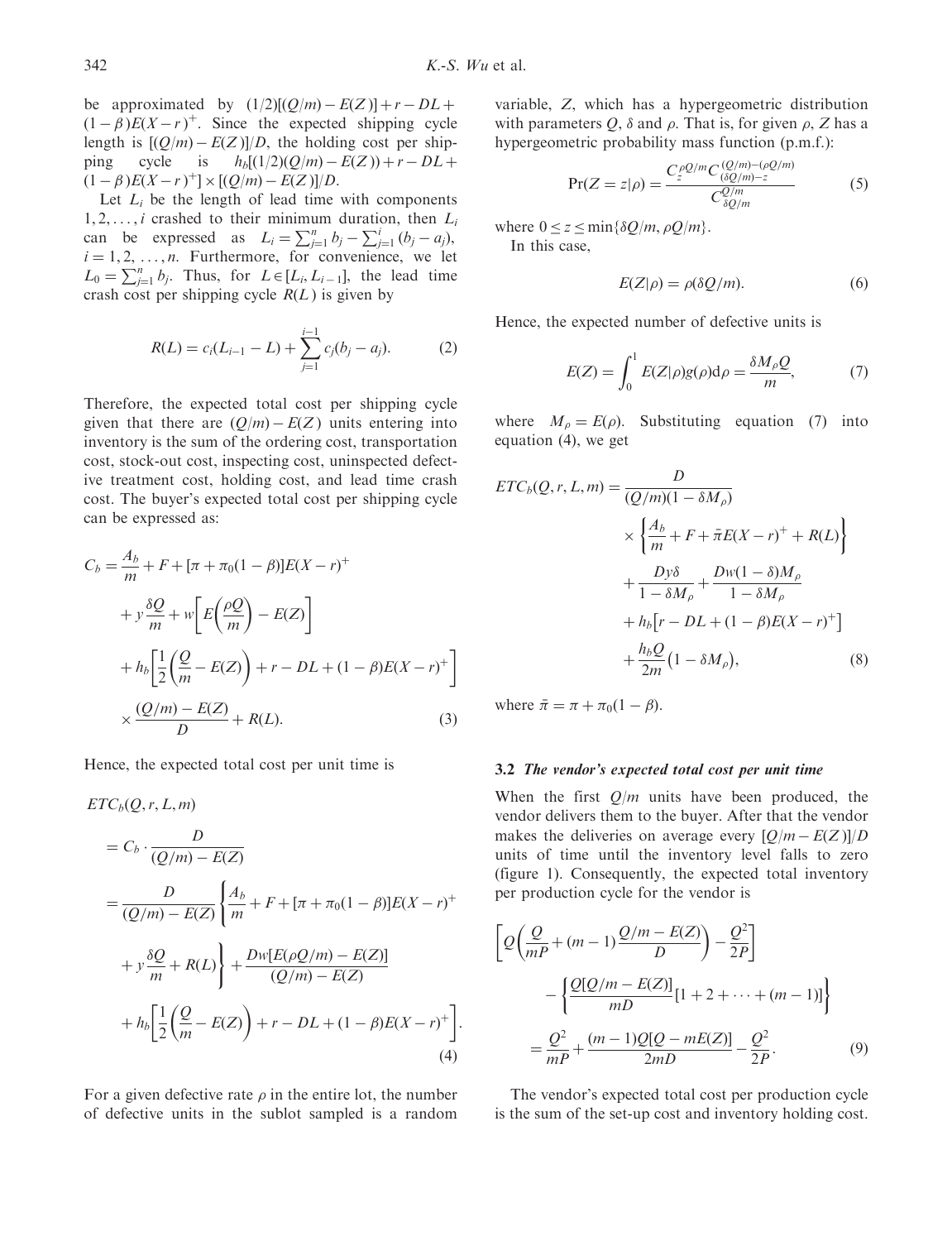

Figure 1. Vendor's inventory level.

Hence, the vendor's expected total cost per production cycle can be expressed as

$$
C_v = A_v + h_v \left[ \frac{Q^2}{mP} + \frac{(m-1)Q[Q - mE(Z)]}{2mD} - \frac{Q^2}{2P} \right]. \tag{10}
$$

The expected length of production cycle is  $[Q - mE(Z)]/D$ , hence the expected total cost per unit time for the vendor is

$$
ETC_v(Q,m) = C_v \cdot \frac{D}{Q - mE(Z)}
$$
  
= 
$$
\frac{A_v D}{Q - mE(Z)} + \frac{h_v DQ^2}{Q - mE(Z)} \left(\frac{1}{mP} - \frac{1}{2P}\right)
$$
  
+ 
$$
\frac{h_v(m-1)Q}{2m}.
$$
 (11)

Substituting equation (7) into (11), we get

$$
ETC_{v}(Q,m) = \frac{A_{v}D}{Q(1 - \delta M_{\rho})} + \frac{h_{v}DQ}{1 - \delta M_{\rho}} \left(\frac{1}{mP} - \frac{1}{2P}\right) + \frac{h_{v}(m-1)Q}{2m} = \frac{A_{v}D}{Q(1 - \delta M_{\rho})} + \frac{h_{v}Q}{2m(1 - \delta M_{\rho})} \times \left[\frac{D}{P} + (m-1)\left(1 - \delta M_{\rho} - \frac{D}{P}\right)\right].
$$
 (12)

## 3.3 The joint expected total cost per unit time

Once the vendor and buyer have established a long-term strategic partnership and contracted to commit the relationship, they will jointly determine the best policy for the integrated inventory system. The joint expected total cost per unit time can be obtained as the sum of the buyer's and vendor's expected total cost per unit time. Furthermore, the nondefective items in each shipment from vendor to buyer should meet the lead time demand and safety stock requirement. That is,

 $(1 - M_{\rho})Q/m \ge DL + k\sigma\sqrt{L}$ . Hence, our problem becomes

minimize 
$$
JETC(Q, r, L, m)
$$
  
\n
$$
=ETC_b(Q, r, L, m) + ETC_v(Q, m)
$$
\n
$$
= \frac{D}{Q(1 - \delta M_\rho)} \{A_b + A_v + m[F + \bar{\pi}E(X - r)^+ + R(L)]\}
$$
\n
$$
+ \frac{Dy\delta}{1 - \delta M_\rho} + \frac{Dw(1 - \delta)M_\rho}{1 - \delta M_\rho}
$$
\n
$$
+ h_b[r - DL + (1 - \beta)E(X - r)^+] + \frac{h_bQ}{2m}(1 - \delta M_\rho)
$$
\n
$$
+ \frac{h_vQ}{2m(1 - \delta M_\rho)} \left[\frac{D}{P} + (m - 1)\left(1 - \delta M_\rho - \frac{D}{P}\right)\right],
$$
\nsubject to

$$
\frac{(1 - M_{\rho})Q}{m} \ge DL + k\sigma\sqrt{L}.
$$
 (13)

## 4. Normal distribution model

In this section, we assumed that the lead time demand  $X$ has a normal p.d.f.  $f(x)$  with mean DL and standard has a normal p.d.l.  $f(x)$  with mean  $DL$  and standard deviation  $\sigma\sqrt{L}$ . By Assumption 3, the reorder point deviation  $\sigma \sqrt{L}$ , by Assumption 5, the reorder point  $r = DL + k\sigma\sqrt{L}$ , hence the expected demand short at the end of shipping cycle is given by

$$
E(X - r)^{+} = \int_{r}^{\infty} (x - r) f(x) dx = \sigma \sqrt{L} \psi(k),
$$

where  $\psi(k) \equiv \phi(k) - k[1 - \Phi(k)]$ , and  $\phi$ ,  $\Phi$  are the standard normal p.d.f. and distribution function (d.f.), respectively. Furthermore, we can also consider the safety factor  $k$  as a decision variable instead of  $r$ the safety factor  $\kappa$  as a decision variable instead of r<br>because  $r = DL + k\sigma\sqrt{L}$ . Therefore, model (13) can be written as

$$
\text{minimize } JETC_N(Q, k, L, m)
$$

$$
= \frac{D}{Q(1 - \delta M_{\rho})}
$$
  
\n
$$
\times \left\{ A_b + A_v + m \left[ F + \bar{\pi}\sigma\sqrt{L}\psi(k) + R(L) \right] \right\}
$$
  
\n
$$
+ \frac{D\gamma\delta}{1 - \delta M_{\rho}} + \left( \frac{Dw(1 - \delta)M_{\rho}}{1 - \delta M_{\rho}} \right)
$$
  
\n
$$
+ h_b \sigma\sqrt{L}[k + (1 - \beta)\psi(k)]
$$
  
\n
$$
+ \left( \frac{h_b Q}{2m}(1 - \delta M_{\rho}) \right) \left[ \frac{D}{P} + (m - 1)\left(1 - \delta M_{\rho} - \left(\frac{D}{P}\right)\right) \right]
$$

subject to

$$
\frac{(1 - M_{\rho})Q}{m} \ge DL + k\sigma\sqrt{L},\tag{14}
$$

,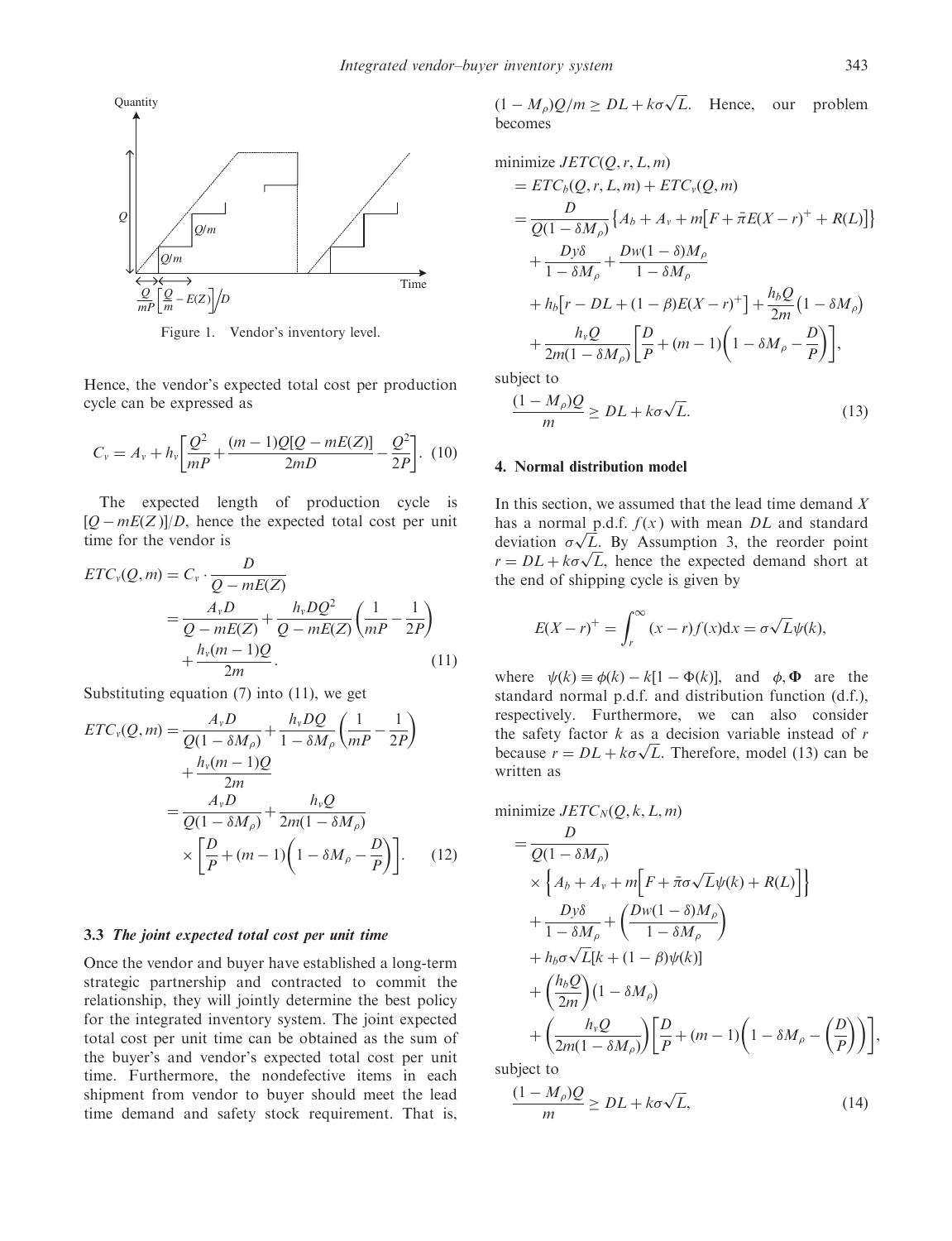where the subscript  $N$  in  $JETC$  denotes the normal distribution case.

To solve this nonlinear programming problem, we first ignore the restriction of  $(1 - M<sub>o</sub>)Q/m >$ The definition of  $(1 - M_{\rho})Q/m \ge D L + k\sigma\sqrt{L}$  and try to find the optimal value of  $(Q, k, L, m)$  such that  $JETC<sub>N</sub>(Q, k, L, m)$  has a minimum value. For fixed Q, k, and m,  $JETC<sub>N</sub>(Q, k, L, m)$  is a concave function of  $L \in [L_i, L_{i-1}]$ , because

$$
\frac{\partial^2 JETC_N(Q, k, L, m)}{\partial L^2} = \frac{-mD\bar{\pi}\sigma\psi(k)}{4Q[1 - \delta M_\rho]} L^{-3/2} - \frac{h_b\sigma}{4}[k + (1 - \beta)\psi(k)]L^{-3/2} < 0. \tag{15}
$$

Thus, for fixed  $(Q, k, m)$ , the minimum joint expected total cost per unit time will occur at the end points of the interval  $[L_i, L_{i-1}]$ . Furthermore, we can also prove that  $JETC<sub>N</sub>(Q, k, L, m)$  is a convex function of m for fixed Q, k, and  $L \in [L_i, L_{i-1}]$  (see appendix A).

Next, it can also be shown that for fixed  $m$  and  $L \in [L_i, L_{i-1}],$  JETC<sub>N</sub> $(Q, k, L, m)$  is a convex function in  $(Q, k)$  (see appendix B). Thus, for fixed m and  $L \in [L_i, L_{i-1}]$ , the minimum value of  $JETC_N(Q, k, L, m)$ will occur at the point  $(0, k)$  which satisfies  $\partial JETC_N(Q, k, L, m)/\partial Q = 0$  and  $\partial JETC_N(Q, k, L, m)/$  $\partial k = 0$ , simultaneously. Solving these two equations gives

## Algorithm 1

Step 1: For each  $L_i$ ,  $i = 0, 1, \ldots, n$ , perform (i) to Step 4.

- (i) Start with  $m_l = 1$ .
- (ii) Set  $k_{i1} = 0$  (implies  $\psi(k_{i1}) = 0.39894$ ).
- (iii) Substitute  $\psi(k_{i1})$  into equation (16) to evaluate  $Q_{i1}$ .
- (iv) Utilizing  $Q_{i1}$  to determine  $\Phi(k_{i2})$  from equation (17), then finds  $k_{i2}$  by checking the standard normal table, and hence  $\psi(k_{i2})$ .
- (v) Repeat (iii)–(iv) until no change occurs in the values of  $O_i$  and  $k_i$ .
- (vi) Utilizing  $Q_i$  and  $k_i$  to determine new  $m_I$  from equation (A2).
- (vii) Repeat (ii)–(vi) until no change occurs in the values of  $Q_i$ ,  $k_i$  and  $m_I$ .

Step 2: Set  $m_{i1} = \lfloor m_I \rfloor$  and  $m_{i2} = \lfloor m_I \rfloor + 1$  where  $\lfloor x \rfloor$ denotes the largest integer less than or equal to x.

- (i) For  $m_{i1}$ , repeat Step 1 (ii)–(v) until no change occurs to find  $Q_{i1}$  and  $k_{i1}$ .
- (ii) For  $m_{i2}$ , repeat Step 1 (ii)–(v) until no change occurs to find  $Q_{i2}$  and  $k_{i2}$ .

**Step 3:** Compare  $(1 - M_{\rho})Q_{ij}/m_{ij}$  and  $DL_i + k_{ij}\sigma\sqrt{L_i}$ ,  $j = 1, 2.$ 

If  $(1 - M_{\rho})Q_{ij}/m_{ij} \ge DL_i + k_{ij}\sigma\sqrt{L_i}$ , go to Step 4. If  $(1 - M_{\rho})Q_{ij}/m_{ij} \ge DL_i + \kappa_{ij}\sigma\sqrt{L_i}$ , go to step 4.<br>If  $(1 - M_{\rho})Q_{ij}/m_{ij} < DL_i + k_{ij}\sigma\sqrt{L_i}$ , let  $Q_{ij} =$ if  $(1 - M_\rho) Q_{ij} / m_{ij} < D L_i + \kappa_{ij} \sigma \sqrt{L_i}$ <br>  $m_{ij}(DL_i + k_{ij} \sigma \sqrt{L_i}) / (1 - M_\rho)$  and then determine new  $k_{ij}$  from equation (17).

$$
Q = \sqrt{\frac{2mD\{A_b + A_v + m[F + \bar{\pi}\sigma\sqrt{L}\psi(k) + R(L)]\}}{h_b(1 - \delta M_\rho)^2 + h_v[(D/P) + (m - 1)(1 - \delta M_\rho - (D/P))]}}},
$$
(16)

and

$$
\Phi(k) = 1 - \frac{h_b Q (1 - \delta M_\rho)}{m D \bar{\pi} + h_b (1 - \beta) Q (1 - \delta M_\rho)}.
$$
 (17)

The optimal solutions  $O$  and  $k$  for given m and  $L$  can be obtained by solving equations (16) and (17) iteratively until  $Q$  and  $k$  converges. This convergence can be shown by adopting a graphical technique similar to that used in Hadley and Whitin (1963).

We now consider the constraint we now consider the constraint<br>  $(1 - M_{\rho})Q/m \ge DL + k\sigma\sqrt{L}$ . If  $(1 - M_{\rho})Q/m \ge DL +$  $\frac{(1 - M_{\rho})Q}{m} \geq DL + \kappa \sigma \sqrt{L}$ . If  $\frac{(1 - M_{\rho})Q}{m} \geq DL + \kappa \sigma \sqrt{L}$  holds, then  $(Q, k)$  is an interior optimal solution for given *m* and  $L \in [L_i, L_{i-1}]$ . However, if for given *m* and  $L \in [L_i, L_{i-1}]$ . However, if  $(1 - M_\rho)Q/m < D L + k\sigma\sqrt{L}$ , we set the order quantity,  $(1 - M_{\rho})Q/m < D_{\rho} + \kappa \sigma \sqrt{L}$ , we set the order quantity,<br>Q, equal to  $m(D_{\rho} + k\sigma \sqrt{L})/(1 - M_{\rho})$ , then use equation (17) to find safety factor  $k$ . Note that the closed-form solution of  $(Q, k)$  cannot be obtained from equations (16) and (17). The following iterative algorithm is established to obtain the optimal solution of  $(Q, k, L, m)$ .

**Step 4:** Compute the corresponding  $JETC_N(Q_{ii}, k_{ii})$  $L_i, m_{ii}$ ,  $j = 1, 2$ .

Let  $JETC_N(Q_i, k_i, L_i, m_i) = \min_{j=1,2} JETC_N(Q_{ii}, k_{ii},$  $L_i, m_{ii}$ ).

Step 5: Find  $\min_{i=0,1,\ldots,n} JETC_N(Q_i, k_i, L_i, m_i)$ .

Let  $JETC_N(Q^*, k^*, L^*, m^*) = \min_{i=0,1,...,n} JETC_N$  $(Q_i, k_i, L_i, m_i)$ , then  $(Q^*, k^*, L^*, m^*)$  is the optimal solution. And hence, the optimal reorder point solution. And hence, the<br>  $r^* = D L^* + k^* \sigma \sqrt{L^*}$  follows.

#### 5. Distribution-free model

In some situations, the information about the probability distribution of the lead time demand is limited. Hence, in this section, we relaxed the restriction about the form of the probability distribution of the lead time demand and only assumed that it has given finite first and second moments (and hence, mean and variance are also known and finite); i.e. the p.d.f.  $f(x)$  of X belongs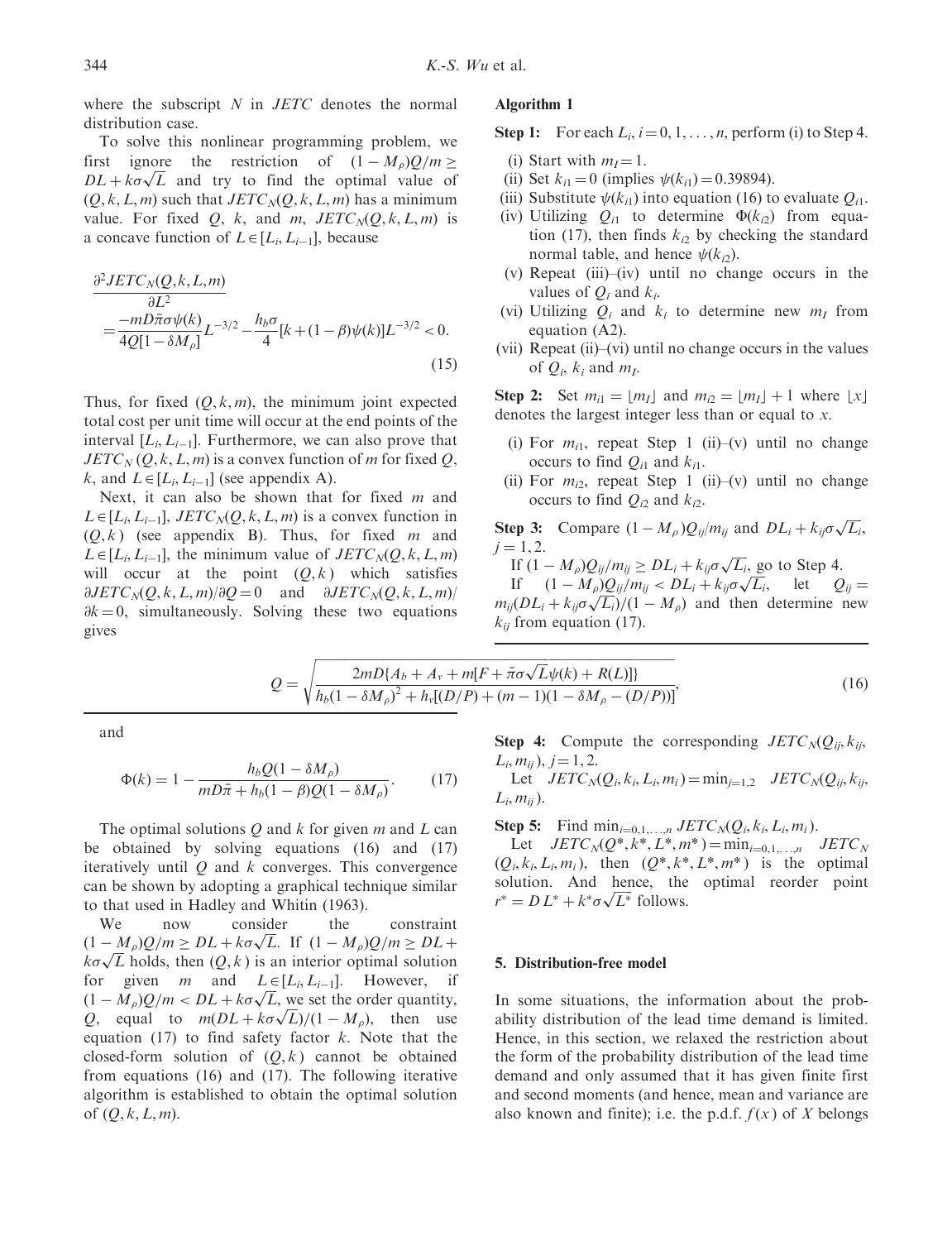to the class  $\Re$  of p.d.f.s with finite mean DL and variance  $\sigma^2 L$ . Since the probability distribution of X is unknown, we cannot find the exact value of the expected shortage quantity  $E(X - r)^+$ . Hence, we use the minimax distribution-free approach to solve this problem. The minimax distribution-free approach is to find the most unfavorable p.d.f.  $f(x)$  in  $\Re$  for each  $(Q, r, L, m)$ and then minimize over  $(Q, r, L, m)$ . That is, our problem is to solve

$$
\min_{Q,r,L,mf(x)\in\mathfrak{R}} \max_{\mathcal{D}} JETC(Q,r,L,m),
$$
\n
$$
\text{subject to } \frac{(1 - M_{\rho})Q}{m} \ge DL + k\sigma\sqrt{L}. \tag{18}
$$

To this end, we need the following proposition that was asserted by Gallego and Moon (1993).

**Proposition 1:** For any  $f(x) \in \mathbb{R}$ ,

$$
E(X - r)^{+} \le \frac{1}{2} \left[ \sqrt{\sigma^2 L + (r - DL)^2} - (r - DL) \right]. \quad (19)
$$

Furthermore, the upper bound of the above equation is tight.

Because we have  $r = DL + k\sigma\sqrt{L}$ , and for any

$$
\times \left[\frac{D}{P} + (m-1)\left(1 - \delta M_{\rho} - \frac{D}{P}\right)\right],
$$

subject to

$$
\frac{(1 - M_{\rho})Q}{m} \ge DL + k\sigma\sqrt{L},\tag{20}
$$

where the subscript  $U$  in  $JETC$  denotes the distributionfree case.

By analogous arguments to the normal distribution demand case, it can be verified that for fixed  $(0, k, m)$ ,  $JETC<sub>U</sub>(Q, k, L, m)$  is a concave function in  $L \in [L_i, L_{i-1}].$ Hence, for fixed  $(0, k, m)$ , the minimum value of the joint expected total cost will occur at the end points of the interval  $[L_i, L_{i-1}]$ .  $JETC_U(Q, k, L, m)$  can also be proven to be a convex function of  $m$  for fixed  $Q$ ,  $k$  and  $L \in [L_i, L_{i-1}]$ , then the local minimum of  $JETC_U$  $(Q, k, L, m)$  turns out to be the global minimum of  $JETC<sub>U</sub>(Q, k, L, m)$ . Furthermore, for fixed *m* and  $L \in [L_i, L_{i-1}],$  it can also be shown that  $JETC_U$  $(Q, k, L, m)$  is a convex function in Q and k. Therefore, for fixed *m* and  $L \in [L_i, L_{i-1}]$ , the minimum value of  $JETC<sub>U</sub>(Q, k, L, m)$  will occur at the point  $(Q, k)$  which simultaneously satisfies  $\partial JETC_U(Q, k, L, m)/\partial Q = 0$  and  $\partial JETC_U (Q, k, L, m)/\partial k = 0$ . The resulting solutions are

$$
Q = \sqrt{\frac{2mD{A_b + A_v + m[F + (\bar{\pi}\sigma\sqrt{L}(\sqrt{1 + k^2} - k)/2) + R(L)]}{h_b(1 - \delta M_\rho)^2 + h_v[(D/P) + (m - 1)(1 - \delta M_\rho - (D/P))]}}},
$$
\n(21)

probability distribution of the lead time demand  $X$ , the above inequality always holds. Then, using model (13) and inequality (19), and considering the safety factor k as a decision variable instead of r, model (18) is reduced to

$$
\text{minimize } JETC_U(Q, k, L, m)
$$

$$
= \frac{D}{Q(1 - \delta M_{\rho})}
$$
  
\n
$$
\times \left\{ A_b + A_v + m \left[ F + \frac{\bar{\pi}\sigma\sqrt{L}(\sqrt{1 + k^2} - k)}{2} + R(L) \right] \right\}
$$
  
\n
$$
+ \frac{D\gamma\delta}{1 - \delta M_{\rho}} + \frac{Dw(1 - \delta)M_{\rho}}{1 - \delta M_{\rho}}
$$
  
\n
$$
+ h_b\sigma\sqrt{L} \left[ k + (1 - \beta) \frac{\sqrt{1 + k^2} - k}{2} \right]
$$
  
\n
$$
+ \frac{h_b Q}{2m} (1 - \delta M_{\rho}) + \frac{h_v Q}{2m(1 - \delta M_{\rho})}
$$

and

$$
\frac{k}{\sqrt{1+k^2}} = 1 - \frac{2h_b Q(1 - \delta M_\rho)}{mD\bar{\pi} + h_b(1 - \beta)Q(1 - \delta M_\rho)}.
$$
 (22)

An algorithm procedure similar to that proposed in section 4 can be used to obtain the optimal solution  $(Q^{**}, k^{**}, L^{**}, m^{**}).$ 

## 6. Effects of the parameters

- (1) From model (14), we can see that the objective function has a minimum value when  $\beta = 1$  (i.e. complete backordered case) and a maximum value when  $\beta = 0$  (i.e. complete lost sales case). Hence, for  $0 < \beta < 1$ ,  $JETC_{\beta=1} < JETC_{\beta} <$  $JETC_{\beta=0}$ . The distribution-free model has the same result.
- (2) Note that  $\bar{\pi} = \pi + \pi_0(1 \beta)$ . When  $\beta = 1$ , equation (16) becomes

$$
Q_{\beta=1} = \sqrt{\frac{2mD\{A_b + A_v + m[F + \pi\sigma\sqrt{L}\psi(k) + R(L)]\}}{h_b(1 - \delta M_\rho)^2 + h_v[(D/P) + (m-1)(1 - \delta M_\rho - (D/P))]}}.
$$
(23)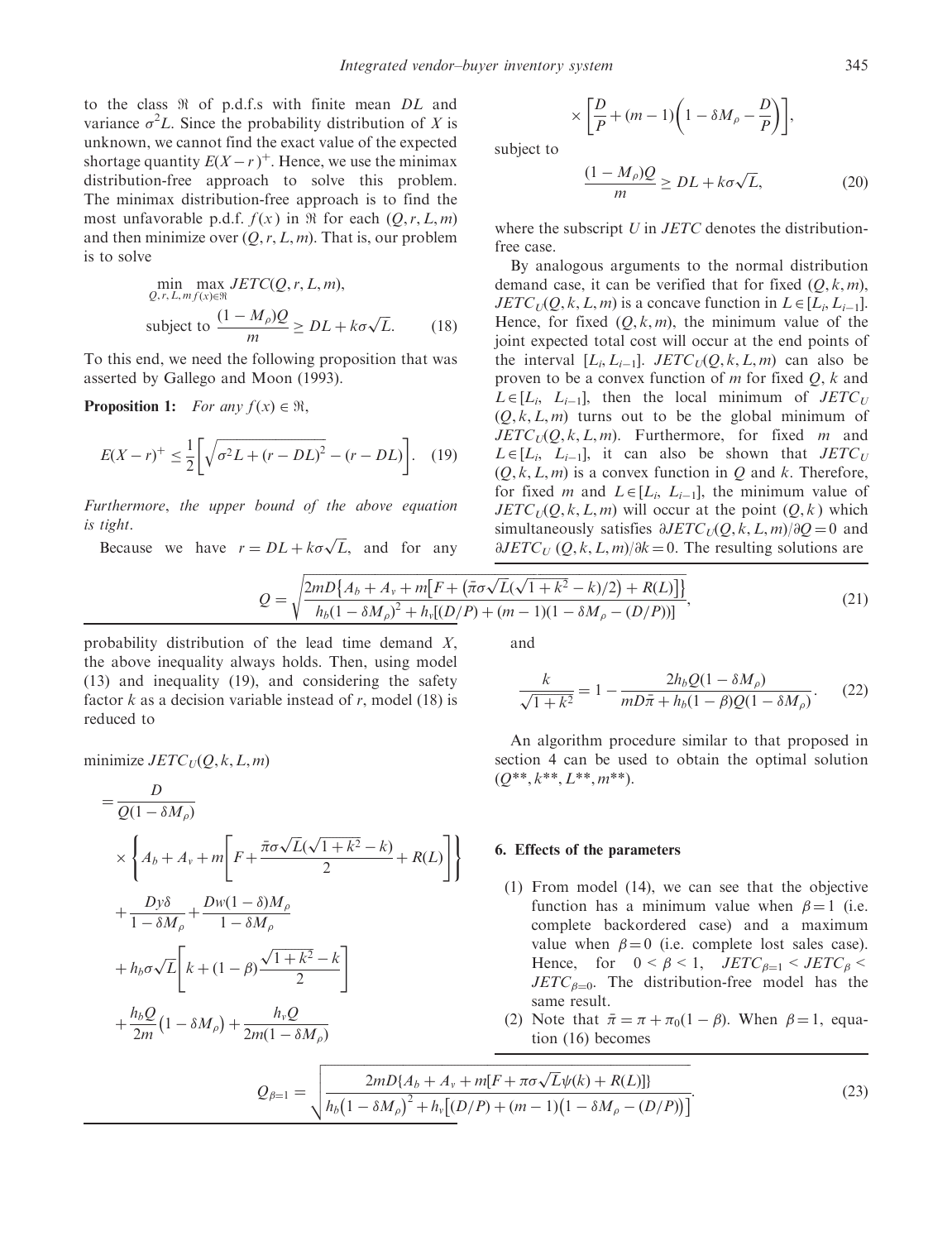When  $\beta = 0$ , equation (16) becomes

 $h_b = $5/$ unit/year,  $h_v = $4/$ unit/year,  $\sigma = 7$ units/week,

$$
Q_{\beta=0} = \sqrt{\frac{2mD\{A_b + A_v + m[F + (\pi + \pi_0)\sigma\sqrt{L}\psi(k) + R(L)]\}}{h_b(1 - \delta M_\rho)^2 + h_v[(D/P) + (m - 1)(1 - \delta M_\rho - (D/P))]}}.
$$
(24)

Hence, for fixed k, m and  $L \in [L_i, L_{i-1}]$ , comparing equations  $(16)$ ,  $(23)$  and  $(24)$ , we get  $Q_{\beta=1} < Q_{\beta} < Q_{\beta=0}$ . That is, the order quantity Q decreases as the backorder rate  $\beta$  increases for fixed k, m and  $L \in [L_i, L_{i-1}]$ . The distribution-free model has the same result.

(3) Note that  $\bar{\pi} = \pi + \pi_0(1 - \beta)$ . When  $\beta = 1$ , equation (17) becomes

$$
\Phi(k)_{\beta=1} = 1 - \frac{h_b Q (1 - \delta M_\rho)}{m D \pi}.
$$
 (25)

When  $\beta = 0$ , equation (17) becomes

$$
\Phi(k)_{\beta=0} = 1 - \frac{h_b Q (1 - \delta M_\rho)}{m D (\pi + \pi_0) + h_b Q (1 - \delta M_\rho)}.
$$
 (26)

Hence, for fixed Q, m and  $L \in [L_i, L_{i-1}]$ , comparing equations  $(17)$ ,  $(25)$  and  $(26)$ , we get  $\Phi(k)_{\beta=1} < \Phi(k)_{\beta} < \Phi(k)_{\beta}$ which implies  $k_{\beta=1} < k_{\beta} < k_{\beta}$ or equivalently,  $r_{\beta=1} < r_{\beta} < r_{\beta=0}$ . That is, the reorder point r decreases as the backorder rate  $\beta$  increases for fixed Q, m and  $L \in [L_i, L_{i-1}].$ 

(4) Under the assumption that the lead time demand follows normal distribution, for fixed  $\beta$ , m and  $L \in [L_i, L_{i-1}]$ , taking the derivative of equation (16) with respect to  $k$ , we have

and the lead time has three components with data shown in table 1 (Banerjee 1986, Goyal 1988, Ouyang *et al.* 1999a, Pan and Yang 2002). It is assumed 1 year  $=$ 52 weeks and 1 week  $=$  7 days here. Besides, we take  $y = $1.6/\text{unit}, w = $10/\text{defective unit}, \delta = 0.1, \pi = $10/\text{unit}$ unit,  $\pi_0 = \frac{$20}{\text{unit}}$ , and  $F = \frac{$15}{\text{binplement}}$ . The defective rate  $\rho$  has a Beta distribution with parameters  $s = 1$  and  $t = 9$ ; that is, the p.d.f. of  $\rho$  is given by  $g(\rho) = 9(1 - \rho)^8$ ,  $0 \leq \rho \leq 1$ . Hence,  $M_{\rho} = s/(s+t) = 0.1$ .

Applying Algorithm 1 procedure yields the results shown in table 2 for  $\beta = 0, 0.5, 0.8$  and 1. From table 2, the optimal inventory policy can be found by comparing  $JETC<sub>N</sub>(Q<sub>i</sub>, k<sub>i</sub>, L<sub>i</sub>, m<sub>i</sub>)$ , and a summary is presented in table 3. Table 3 shows that the reorder point  $(r^*)$ , safety factor  $(k^*)$ , the joint expected total cost per unit time  $(JETC<sub>N</sub>)$  decrease, whereas the order quantity  $(Q^*)$ increases as the backorder rate  $(\beta)$  increases. This implies that the backorder rate and reorder point have a relatively negative relationship. The reorder point and order quantity also have a relatively negative relationship. Furthermore, we can see that the joint expected total cost per unit time has the minimum value at the complete backordered case (i.e.  $\beta = 1$ ) and the maximum value at the complete lost sales case (i.e.  $\beta = 0$ ).

Example 2: In this example, we want to confirm the effects of taking the reorder point  $r$  as a decision variable. The data and assumptions are the same as in

$$
\frac{dQ}{dk} = \frac{1}{Q} \cdot \frac{m^2 D \bar{\pi} \sigma \sqrt{L} [\Phi(k) - 1]}{h_b (1 - \delta M_\rho)^2 + h_v [(D/P) + (m - 1)(1 - \delta M_\rho - (D/P))]}. \tag{27}
$$

Note that  $\Phi(k) - 1 \le 0$ , hence  $dO/dk \le 0$ . That is, safety factor  $k$  (or reorder point  $r$ ) and order quantity Q have negative relative relation. Decreasing safety factor (or reorder point) will increase the order quantity. Also, the distribution-free model has the same result.

## 7. Numerical examples

Example 1: Consider an inventory system with normally distributed demand during the lead time and the following parameter values:  $D = 1000$  units/year,  $P = 3200$  units/year,  $A_b = $25/$ order,  $A_v = $400/\text{set-up}$ ,

Example 1, except that we assume the arrival lot contains no defective items. Therefore, here we take  $y = $0$  and  $M<sub>0</sub> = 0$ . The computational results are presented in table 4 which shows that our model

Table 1. Lead time data.

| Lead time<br>component $i$ | Normal<br>duration<br>$b_i$ (days) | Minimum<br>duration<br>$a_i$ (days) | Unit crash<br>cost $c_i$ (\$/day) |
|----------------------------|------------------------------------|-------------------------------------|-----------------------------------|
|                            | 20                                 |                                     | 0.1                               |
|                            | 20                                 |                                     | 1.2.                              |
|                            | 16                                 |                                     | 5.0                               |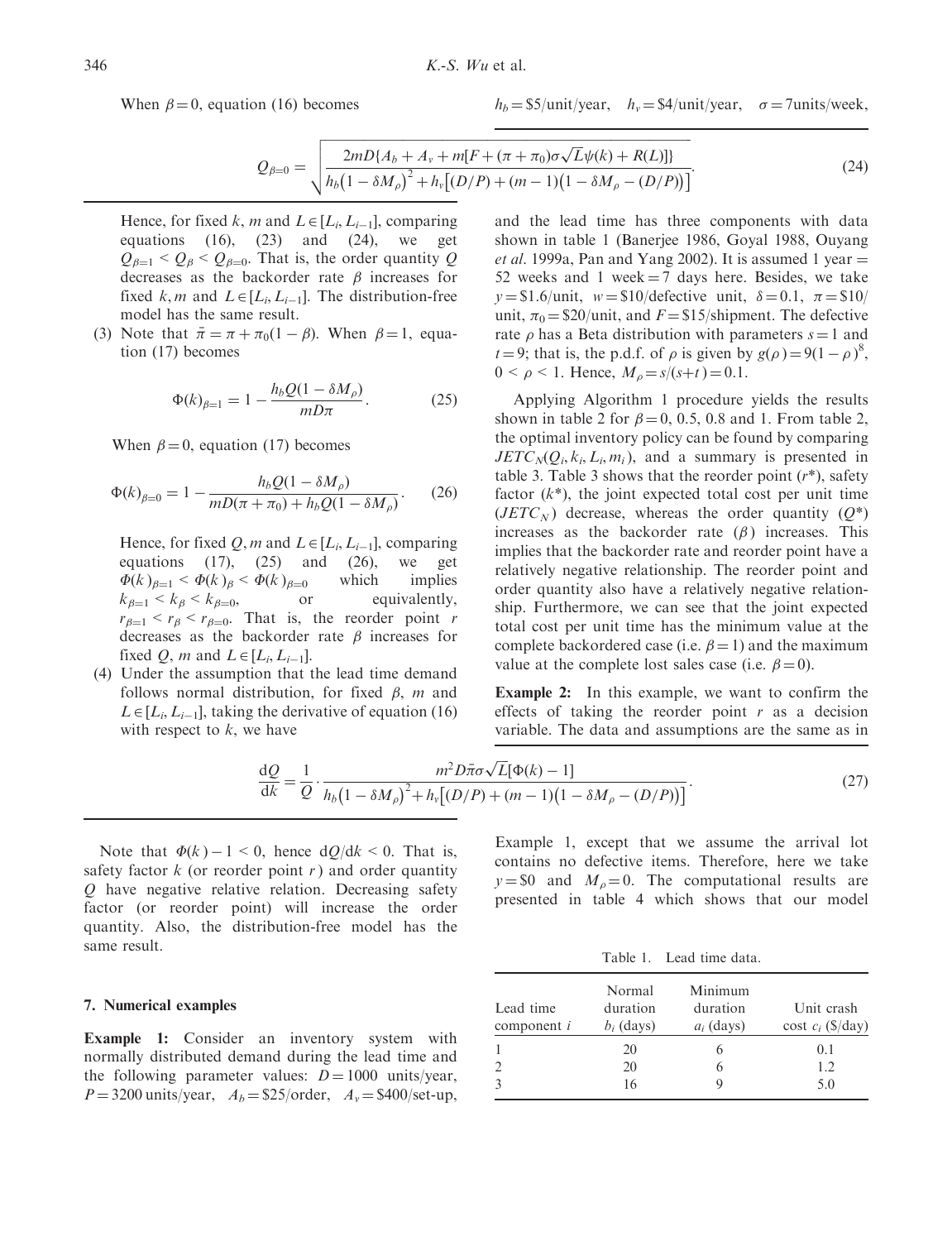$JETC_N$  $\beta$  $i$   $L_i$   $Q_i$   $r_i$   $k_i$   $m_i$   $(Q_i, k_i, L_i, m_i)$ 0.0 0 8 553 195 2.10 5 \$3176.68 1 6 555 151 2.10 5 \$3156.82 2 4 566 105 2.00 4 \$3252.78 3 3 577 80 1.87 3 \$3433.73 0.5 0 8 553 192 1.93 5 \$3161.60 1 6 556 148 1.92 5 \$3143.74 2 4 567 102 1.82 4 \$3241.73 3 3 578 78 1.68 3 \$3423.70 0.8 0 8 554 189 1.76 5 \$3147.54 1 6 556 146 1.76 5 \$3131.56 2 4 567 100 1.65 4 \$3231.38 3 3 578 76 1.50 3 \$3414.23 1.0 0 8 555 186 1.60 5 \$3133.47 1 6 557 143 1.60 5 \$3119.37 2 4 568 98 1.47 4 \$3220.97 3 3 579 74 1.31 3 \$3404.61

Table 2. The results of solution procedure in Example 1.

 $L_i$  in weeks.

Table 3. Optimal solutions of Example 1.

| $\beta$ | $m^*$ | 0*  | $r^*$ | $k^*$ | $L^*$ | $JETC_N$<br>$(Q^*, k^*, L^*, m^*)$ |
|---------|-------|-----|-------|-------|-------|------------------------------------|
| 0.0     |       | 555 | 151   | 2.10  | 6     | \$3156.82                          |
| 0.5     | 5     | 556 | 148   | 1.92  | 6     | \$3143.74                          |
| 0.8     | 5     | 556 | 146   | 1.76  | 6     | \$3131.56                          |
| 1.0     |       | 557 | 143   | 1.60  | 6     | \$3119.37                          |

 $L^*$  in weeks.

provides lower cost compared with that in Pan and Yang (2002). These results reveal that taking the reorder point as a decision variable will improve the joint total expected cost significantly.

Example 3: The data are as in Example 1 except the probability distribution of the lead time demand is free. A summary of the optimal results is presented in table 5, which shows that the safety factor and the joint expected total cost per unit time decrease as the backorder rate increases. Similar to Example 1, table 5 reveals that the joint expected total cost per unit time has the minimum value at the complete backordered case (i.e.  $\beta = 1$ ) and the maximum value at the complete lost sales case (i.e.  $\beta = 0$ ).

From Examples 1 and 3, we can compare the results of the worst case distribution against the normal distribution. The joint expected total cost

Table 4. Summary of the comparisons.

|                    |     |                | $\beta$ $m^*$ $Q^*$ |         |   | $JETC_N$<br>$k^*$ $L^*$ $(Q^*, k^*, L^*, m^*)$ |
|--------------------|-----|----------------|---------------------|---------|---|------------------------------------------------|
| Pan and            |     | 4              | 132                 | 2.33    | 6 | \$2114.33                                      |
| Yang's model       |     |                |                     | (fixed) |   |                                                |
| This model         | 0.0 | 5 <sup>5</sup> | 551                 | 2.10    | 6 | \$2081.40                                      |
| (with $v=0$        | 0.5 | 5 <sup>7</sup> | 552                 | 1.92    | 6 | \$2068.33                                      |
| and $M_{\rho}=0$ ) | 0.8 | 5.             | 552                 | 1.76    | 6 | \$2056.14                                      |
|                    | 1.0 | 5.             | 553                 | 1.60    | 6 | \$2043.94                                      |

 $L^*$  in weeks.

Table 5. Optimal solutions of Example 3.

| B   | $m^{**}$ | $O^{**}$ | $r^{**}$ | $k^{**}$ | $L^{**}$ | $JETC_N$<br>$(Q^{**}, k^{**}, L^{**}, m^{**})$ |
|-----|----------|----------|----------|----------|----------|------------------------------------------------|
| 0.0 | 3        | 563      | 162      | 2.73     | 6        | \$3505.37                                      |
| 0.5 | 3        | 551      | 153      | 2.20     | 6        | \$3410.82                                      |
| 0.8 | 3        | 542      | 146      | 1.80     | 6        | \$3340.64                                      |
| 1.0 | 4        | 573      | 144      | 1.67     | 6        | \$3279.05                                      |

 $L^{**}$  in weeks.

Table 6. Comparison of the two procedures.

| $\beta$ | $JETC_N$<br>$(Q^{**}, k^{**}, L^{**}, m^{**})$ | $JETC_N$<br>$(O^*, k^*, L^*, m^*)$ | EVAI  |  |
|---------|------------------------------------------------|------------------------------------|-------|--|
| 0.0     | \$3254.94                                      | \$3156.82                          | 98.12 |  |
| 0.5     | \$3211.34                                      | \$3143.74                          | 67.60 |  |
| 0.8     | \$3183.93                                      | \$3131.56                          | 52.37 |  |
| 1.0     | \$3135.68                                      | \$3119.37                          | 16.31 |  |

 $JETC_N(Q^{**}, k^{**}, L^{**}, m^{**})$  can be obtained by substituting  $(Q^{**}, k^{**}, L^{**}, m^{**})$  in table 5 into model (14), in which the lead time demand is normally distributed. The expected value of additional information (EVAI) is the largest amount for a buyer that he/she is willing to pay for the information about the form of the lead time demand distribution which is equal to  $JETC_NQ^{**}, k^{**}, L^{**}, m^{**}) - JETC_NQ^*, k^*, L^*, m^*$ . The EVAI concept in the distribution free approach is the original work of Gallego and Moon (1993) and has been expanded by many researchers. The comparatively small EVAI value reveals that the minimax decision criterion is a good approach. Computation results are shown in table 6 which reveals that the EVAI decreases as the backorder rate  $\beta$  increases.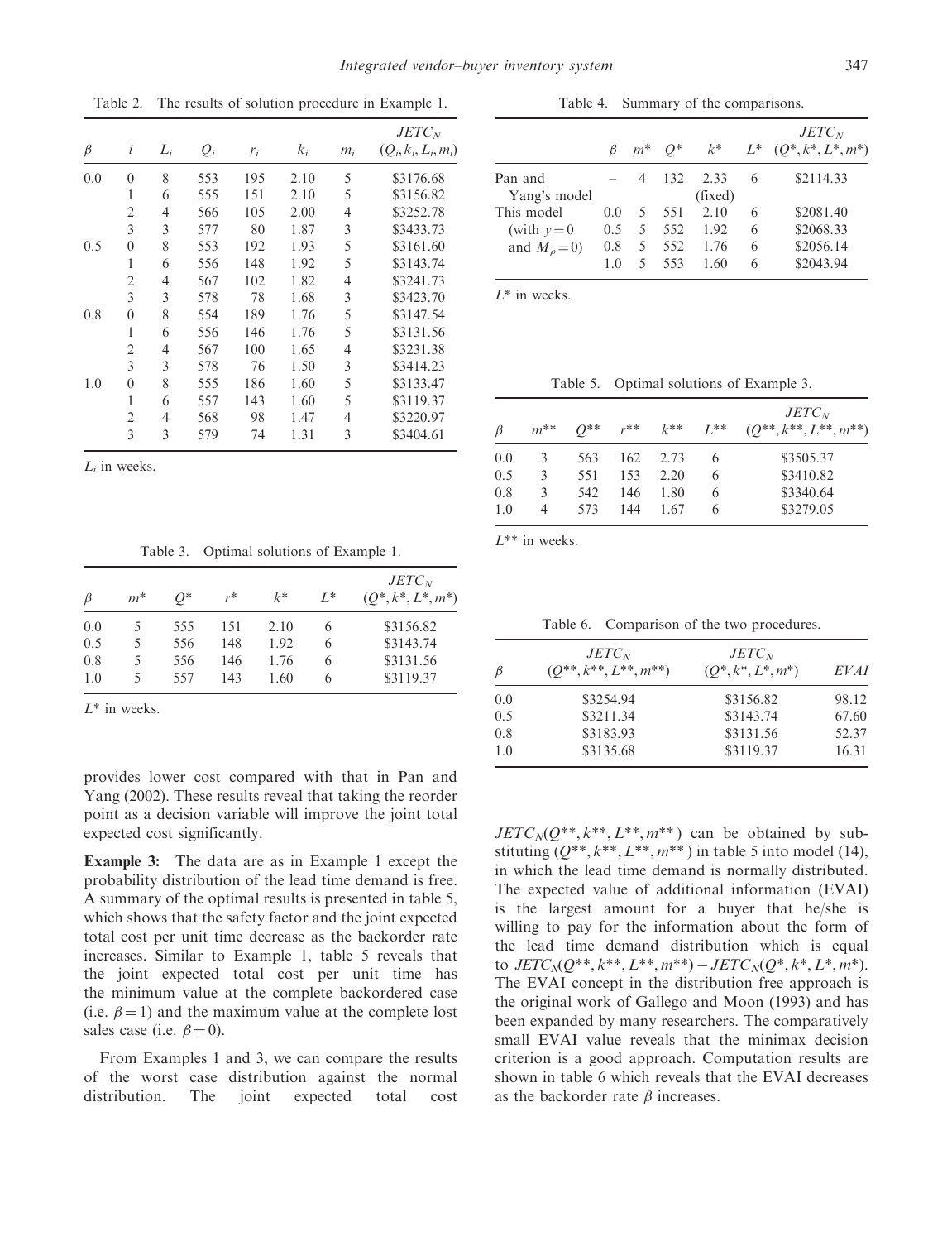## 8. Concluding remarks

This paper examined the effects of a sublot sampled inspection policy and controllable lead time on integrated vendor–buyer inventory models with defective items. We first assumed that the lead time demand followed a normal distribution. We then relaxed the assumption about the probability distributional form for the lead time demand and applied the minimax distribution-free procedure to solve the problem. We minimize the joint expected total cost per unit time by

respect to m, we have

$$
\frac{\partial JETC_N(Q, k, L, m)}{\partial m}
$$
\n
$$
= \frac{D}{Q(1 - \delta M_\rho)} \Big[ F + \bar{\pi}\sigma\sqrt{L}\psi(k) + R(L) \Big]
$$
\n
$$
- \frac{h_b Q}{2m^2} (1 - \delta M_\rho) + \frac{h_v Q}{2m^2} \left( 1 - \frac{2D}{P(1 - \delta M_\rho)} \right). \quad (A1)
$$

Set  $\partial JTEC_N(Q, k, L, m)/\partial m = 0$ , we can obtain

$$
m_{I} = \left\{ \frac{h_b Q^2 (1 - \delta M_{\rho})^2 - h_v Q^2 (1 - \delta M_{\rho}) [1 - 2D/(P(1 - \delta M_{\rho}))]}{2D[F + \bar{\pi}\sigma\sqrt{L}\psi(k) + R(L)]} \right\}^{1/2}.
$$
 (A2)

simultaneously optimizing the order quantity, reorder point, lead time and the number of shipments delivered from the vendor to the buyer.

The sensitivity analysis and numerical example results indicated that the safety factor and the joint expected total cost per unit time decrease as the backorder rate increase regardless of the distribution form of lead-time demand. The results also showed that the joint expected total cost per unit time is the smallest in the complete backordered case and the largest in the complete lost sales case.

The proposed models focused on the basic integrated inventory model, in which the joint expected total cost is simply the sum of the vendor's and buyer's costs. It is interesting to consider different economic equilibrium solutions in forming the joint expected total cost, such as Stackelberg (equilibrium), Pareto efficient scheme or Nash bargaining approach to determine the best cooperative program.

#### Acknowledgements

The authors greatly appreciate the anonymous referees for their valuable suggestions on an earlier version of this paper. This research was supported by the National Science Research Council of Taiwan under Grant NSC94–2416–H–032–002.

## Appendix

## A: For fixed  $Q, k$ , and  $L, JETC<sub>N</sub>(Q, k, L, m)$  is convex in m

To simplify the proof,  $m$  is treated as a real number. Taking the partial derivatives of  $JETC<sub>N</sub>(Q, k, L, m)$  with Because

$$
\frac{\partial^2 JETC_N(Q, k, L, m)}{\partial m^2} \Big|_{m=m_I}
$$
  
= 
$$
\frac{2D}{m_I Q (1 - \delta M_\rho)} \Big[ F + \bar{\pi} \sigma \sqrt{L} \psi(k) + R(L) \Big] > 0, \quad (A3)
$$

 $JETC<sub>N</sub>(Q, k, L, m)$  is convex in m for fixed Q, k, and L.

## B: To proof  $JETC<sub>N</sub>(Q, k, L, m)$  is a convex function in  $(Q, k)$ , for fixed *m* and  $L \in [L_i, L_{i-1}]$

When the lead time demand follows a normal distribution, the joint expected total cost per unit time is

$$
JETC_N(Q, k, L, m)
$$
  
=  $\frac{D(A_b + A_v)}{Q(1 - \delta M_\rho)} + \frac{mD}{Q(1 - \delta M_\rho)} \Big\{ F + \bar{\pi}\sigma\sqrt{L}\psi(k) + R(L) \Big\}$   
+  $\frac{Dy\delta}{1 - \delta M_\rho} + \frac{Dw(1 - \delta)M_\rho}{1 - \delta M_\rho} + h_b\sigma\sqrt{L}[k + (1 - \beta)\psi(k)]$   
+  $\frac{h_bQ}{2m}(1 - \delta M_\rho) + \frac{h_vQ}{2m(1 - \delta M_\rho)}$   
 $\times \Big[ \frac{D}{P} + (m - 1)\Big(1 - \delta M_\rho - \frac{D}{P}\Big) \Big].$ 

For fixed *m* and  $L \in [L_i, L_{i-1}]$ , taking the second partial derivatives of  $JETC_N(Q, k, L, m)$  with respect to Q and k yields

$$
\frac{\partial^2 JETC_N(Q, k, L, m)}{\partial Q^2} = \frac{2D(A_b + A_v)}{Q^3(1 - \delta M_\rho)} + \frac{2mD\{F + \bar{\pi}\sigma\sqrt{L}\psi(k) + R(L)\}}{Q^3(1 - \delta M_\rho)} > 0,
$$
\n(B1)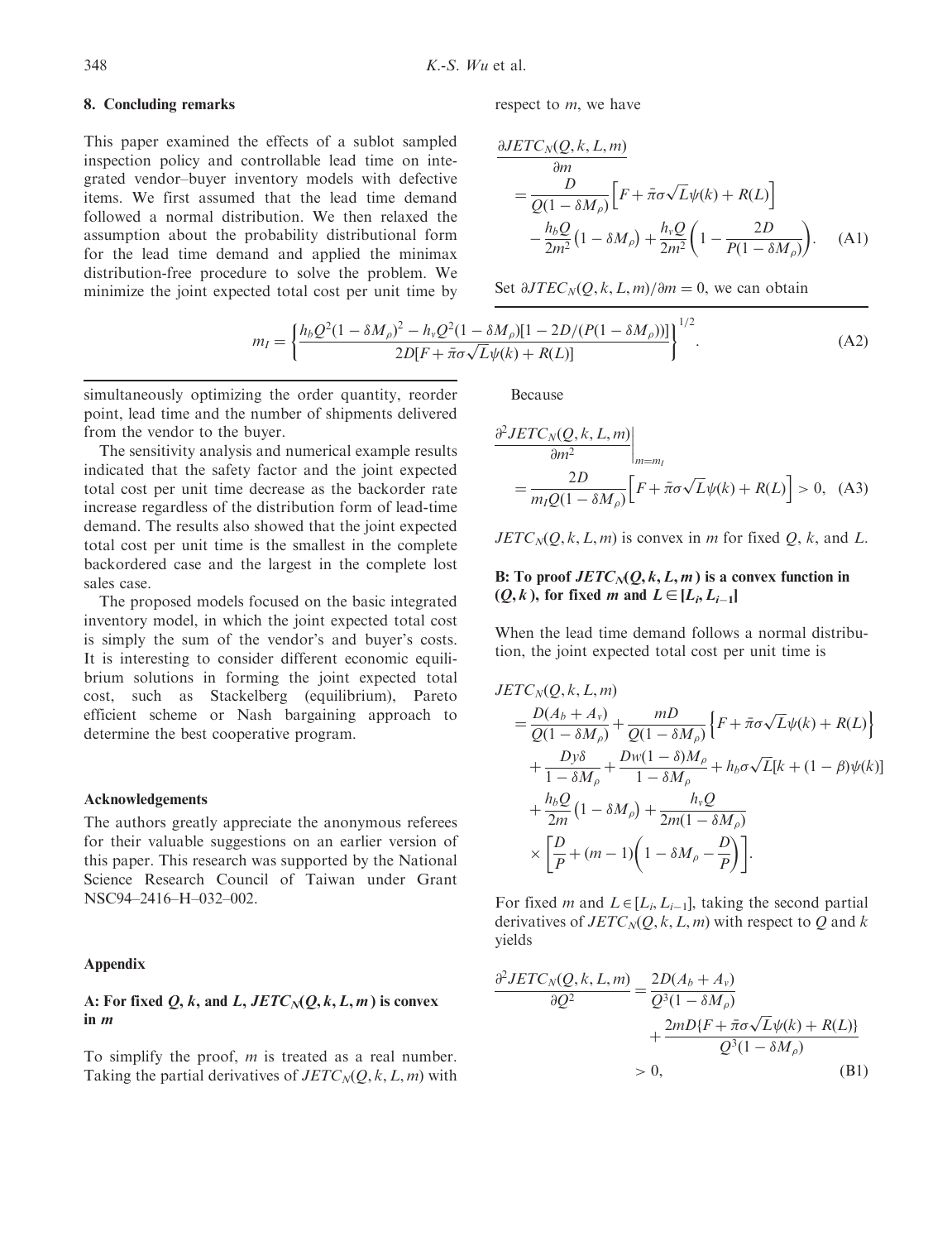$$
\frac{\partial^2 JETC_N(Q, k, L, m)}{\partial k^2} = \frac{mD\bar{\pi}\sigma\sqrt{L}}{Q(1 - \delta M_\rho)}\phi(k)
$$

$$
+ h_b \sigma\sqrt{L}(1 - \beta)\phi(k) > 0, \quad (B2)
$$

and

$$
\frac{\partial^2 JETC_N(Q, k, L, m)}{\partial k \partial Q} = \frac{\partial^2 JETC_N(Q, k, L, m)}{\partial Q \partial k}
$$

$$
= \frac{-mD\bar{\pi}\sigma\sqrt{L}}{Q^2(1 - \delta M_\rho)}[\Phi(k) - 1]. \quad (B3)
$$

From equations (B1), (B2) and (B3), we obtain

$$
\frac{\partial^2 JETC_N(Q, k, L, m)}{\partial Q^2} \cdot \frac{\partial^2 JETC_N(Q, k, L, m)}{\partial k^2}
$$
\n
$$
-\left[\frac{\partial^2 JETC_N(Q, k, L, m)}{\partial k \partial Q}\right]^2
$$
\n
$$
=\frac{2D^2 m \bar{\pi} \sigma \sqrt{L} \phi(k)(A_b + A_v + mF + mR(L))}{Q^4 (1 - \delta M_\rho)^2}
$$
\n
$$
+\frac{2D h_b \sigma \sqrt{L} (1 - \beta) \phi(k)}{Q^3 (1 - \delta M_\rho)}
$$
\n
$$
\times \left\{ A_b + A_v + m \left[ F + \bar{\pi} \sigma \sqrt{L} \psi(k) + R(L) \right] \right\}
$$
\n
$$
+\frac{(D m \bar{\pi} \sigma \sqrt{L})^2}{Q^4 (1 - \delta M_\rho)^2} \left\{ 2\phi(k)\psi(k) - [\Phi(k) - 1]^2 \right\} > 0,
$$

because  $\phi(k) > 0$ ,  $\psi(k) > 0$  and  $2\phi(k)\psi(k)$  –  $[\Phi(k) - 1]^2 > 0$ , for all  $k > 0$  (the proof see Ouyang *et al.* 1999a). Therefore, for fixed *m* and  $L \in [L_i, L_{i-1}]$ ,  $JETC_N(Q, k, L, m)$  is a convex function in  $(Q, k)$ .

#### References

- Z.T. Balkhi, ''An optimal solution of a general lot size inventory model with deteriorated and imperfect products, taking into account inflation and time value of money'', Int. J. Sys. Sci., 35, pp. 87–96, 2004.
- A. Banerjee, ''A joint economic-lot-size model for purchaser and vendor", *Dec. Sci.*, 17, pp. 292–311, 1986.
- M. Ben-Daya and A. Raouf, ''Inventory models involving lead time as a decision variable'', J. Oper. Res. Soc., 45, pp. 579–582, 1994.
- H.C. Chang, ''Fuzzy opportunity cost for EOQ model with quality improvement investment'', Int. J. Sys. Sci., 34, pp. 395–402, 2003.
- G. Gallego and I. Moon, ''The distribution free newsboy problem: review and extensions", J. Oper. Res. Soc., 44, pp. 825–834, 1993.
- S.K. Goyal, ''An integrated inventory model for a single suppliersingle customer problem'', Int. J. Prod. Res., 15, pp. 107–111, 1976.
- S.K. Goyal, ''A joint economic-lot-size model for purchaser and vendor: a comment'', Dec. Sci., 19, pp. 236–241, 1988.
- S.K. Goyal and F. Nebebe, ''Determination of economic productionshipment policy for a single-vendor-single-buyer system'', Eur. J. Oper. Res., 121, pp. 175–178, 2000.
- D. Ha and S.L. Kim, ''Implementation of JIT purchasing: an integrated approach'', Prod. Plann. Contr., 8, pp. 152–157, 1997.
- G. Hadley and T. Whitin, Analysis of Inventory Systems, New Jersey: Prentice-Hall, 1963.
- R.M. Hill, ''The optimal production and shipment policy for the single-vendor single-buyer integrated production-inventory problem'', Int. J. Prod. Res., 37, pp. 2463–2475, 1999.
- K.-L. Hou and L.-C. Lin, ''Optimal production run length and capital investment in quality improvement with an imperfect production process'', Int. J. Sys. Sci., 35, pp. 133–137, 2004.
- C.K. Huang, ''An integrated vendor–buyer cooperative inventory model for items with imperfect quality'', Prod. Plann. Contr., 13, pp. 355–361, 2002.
- P. Kelle, F. Al-khateeb and P.A. Miller, ''Partnership and negotiation support by joint optimal ordering/setup policies for JIT'', Int. J. Prod. Econ., 81–82, pp. 431–441, 2003.
- M. Khouja, ''The impact of quality considerations on material flow in two-stage inventory systems'', Int. J. Prod. Res., 41, pp. 1533–1547, 2003.
- C.J. Liao and C.H. Shyu, ''An analytical determination of lead time with normal demand", *Int. J. Oper. Prod. Manag.*, 11, pp. 72–78, 1991.
- I. Moon and E. Silver, ''The multi-item newsvendor problem with a budget constraint and fixed ordering costs'', J. Oper. Res. Soc., 51, pp. 602–608, 2000.
- D.C. Montgomery, M.S. Bazaraa and A.I. Keswani, ''Inventory models with a mixture of backorders and lost sales'', Nav. Res. Log., 20, pp. 255–263, 1973.
- L.Y. Ouyang and H.C. Chang, ''Lot size reorder point inventory model with controllable lead time and set-up cost'', Int. J. Sys. Sci., 33, pp. 635–642, 2002.
- L.Y. Ouyang and B.R. Chuang, ''A periodic review inventory model involving variable lead time with a service level constraint'', Int. J. Sys. Sci., 31, pp. 1209–1215, 2000.
- L.Y. Ouyang and K.S. Wu, ''A minimax distribution free procedure for mixed inventory model with variable lead time'', Int. J. Prod. Econ., 56–57, pp. 511–516, 1998.
- L.Y. Ouyang, C.K. Chen and H.C. Chang, ''Lead time and ordering cost reductions in continuous review inventory systems with partial backorders'', J. Oper. Res. Soc., 50, pp. 1272–1279, 1999a.
- L.Y. Ouyang, B.R. Chuang and K.S. Wu, ''Optimal inventory policies involving variable lead time with defective items'', Opsearch, 36, pp. 374–389, 1999b.
- L.Y. Ouyang, N.C. Yeh and K.S. Wu, ''Mixture inventory model with backorders and lost sales for variable lead time'', J. Oper. Res. Soc., 47, pp. 829–832, 1996.
- M.J. Paknjad, F. Nasri and J.F. Affisco, ''Defective units in a continuous review (s,Q) system'', Int. J. Prod. Res., 33, pp. 2767–2777, 1995.
- C.-H.J. Pan and Y.C. Hsiao, ''Inventory models with back-order discounts and variable lead time'', Int. J. Sys. Sci., 32, pp. 925–929, 2001.